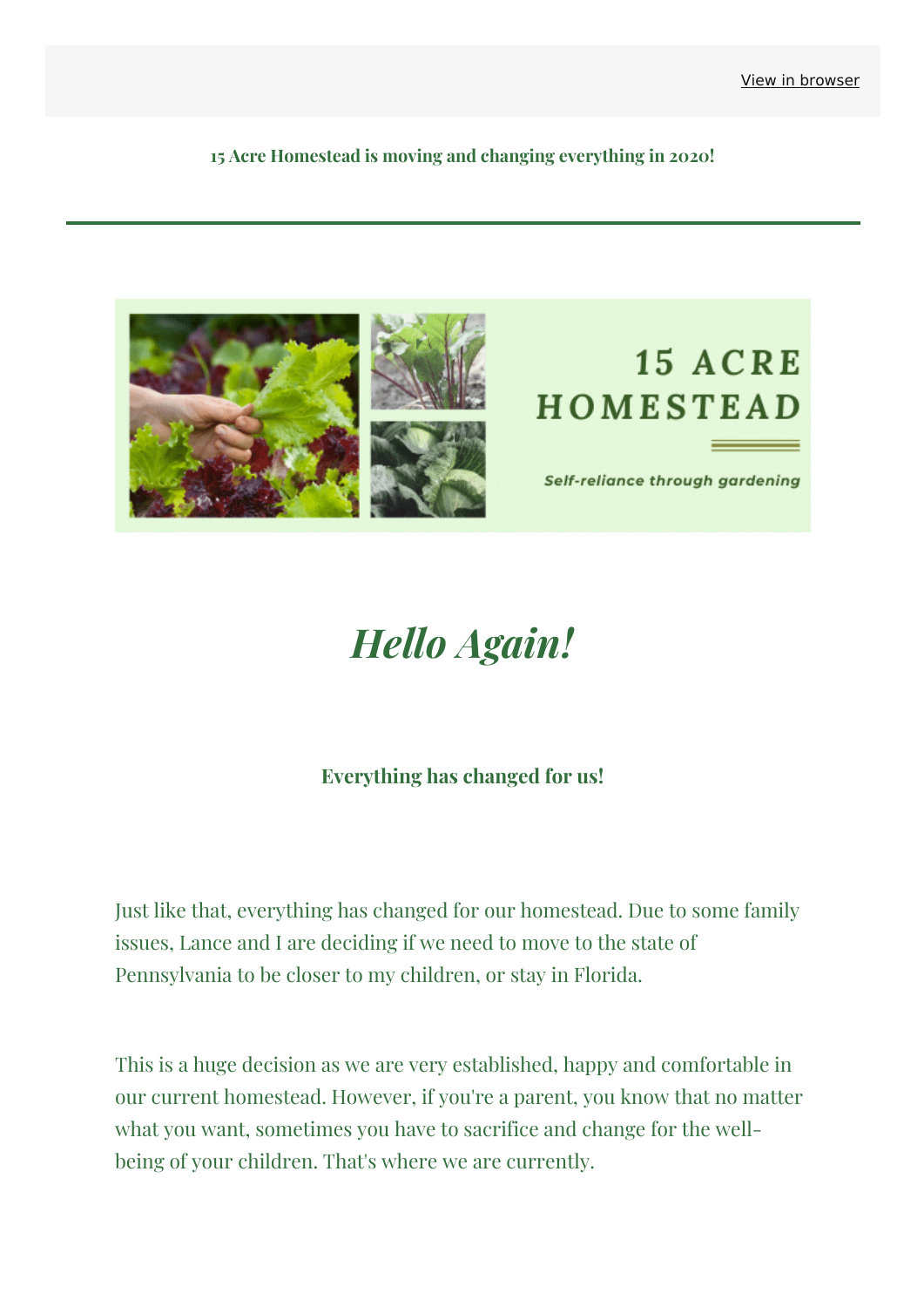We have not made a final decision, but with the Corona Virus pandemonium that's happening in the world, we are definitely leaning towards being closer to family. We are also really concentrating on self-sufficiency more than ever.

By my next newsletter, we will have made a decision as to the best direction for us and our family and I will know what steps and actions come next. In the meantime, let's catch you up on what else is happening, shall we?

## *On The Website*

There are some great posts for you to read about our new way of gardening. I wrote a pretty extensive article on *What You Can Add to the [Compost](https://15acrehomestead.com/compost-pile/?&utm_source=newsletter&utm_medium=email&utm_campaign=15_acre_homestead_is_moving&utm_term=2020-03-19) Pile*. It gives you a pretty good list as a reference.

Have you considered starting a food forest on your property? It's probably easier than you imagined actually. My post, *How To Establish a [Fantastic](https://15acrehomestead.com/edible-food-forest/?&utm_source=newsletter&utm_medium=email&utm_campaign=15_acre_homestead_is_moving&utm_term=2020-03-19) Edible Food Forest Easily*, will teach you about what it is and how to get it started.

Once you have made the decision to start a food forest you will want to read about the plants that can be added and you can do that in my post, *The Most Popular Options for Food Forest [Perennials](https://15acrehomestead.com/options-for-food-forest-perennials/?&utm_source=newsletter&utm_medium=email&utm_campaign=15_acre_homestead_is_moving&utm_term=2020-03-19)*. After reading that you may want to check out my *Guide to Food Forest [Plants](https://15acrehomestead.com/product/simple-guide-to-a-food-forest-information/?&utm_source=newsletter&utm_medium=email&utm_campaign=15_acre_homestead_is_moving&utm_term=2020-03-19)* in my shop.

I also started vermicomposting recently and you can do so to after reading *How To Get Started with [Vermicomposting](https://15acrehomestead.com/how-to-get-started-with-vermicomposting/?&utm_source=newsletter&utm_medium=email&utm_campaign=15_acre_homestead_is_moving&utm_term=2020-03-19)*. It is super easy to start and maintain and you won't believe how good it is for your gardens! And when you are ready you can read, *How To Harvest Your [Vermicompost](https://15acrehomestead.com/harvest-your-vermicomposting-bin/?&utm_source=newsletter&utm_medium=email&utm_campaign=15_acre_homestead_is_moving&utm_term=2020-03-19) Bin* to learn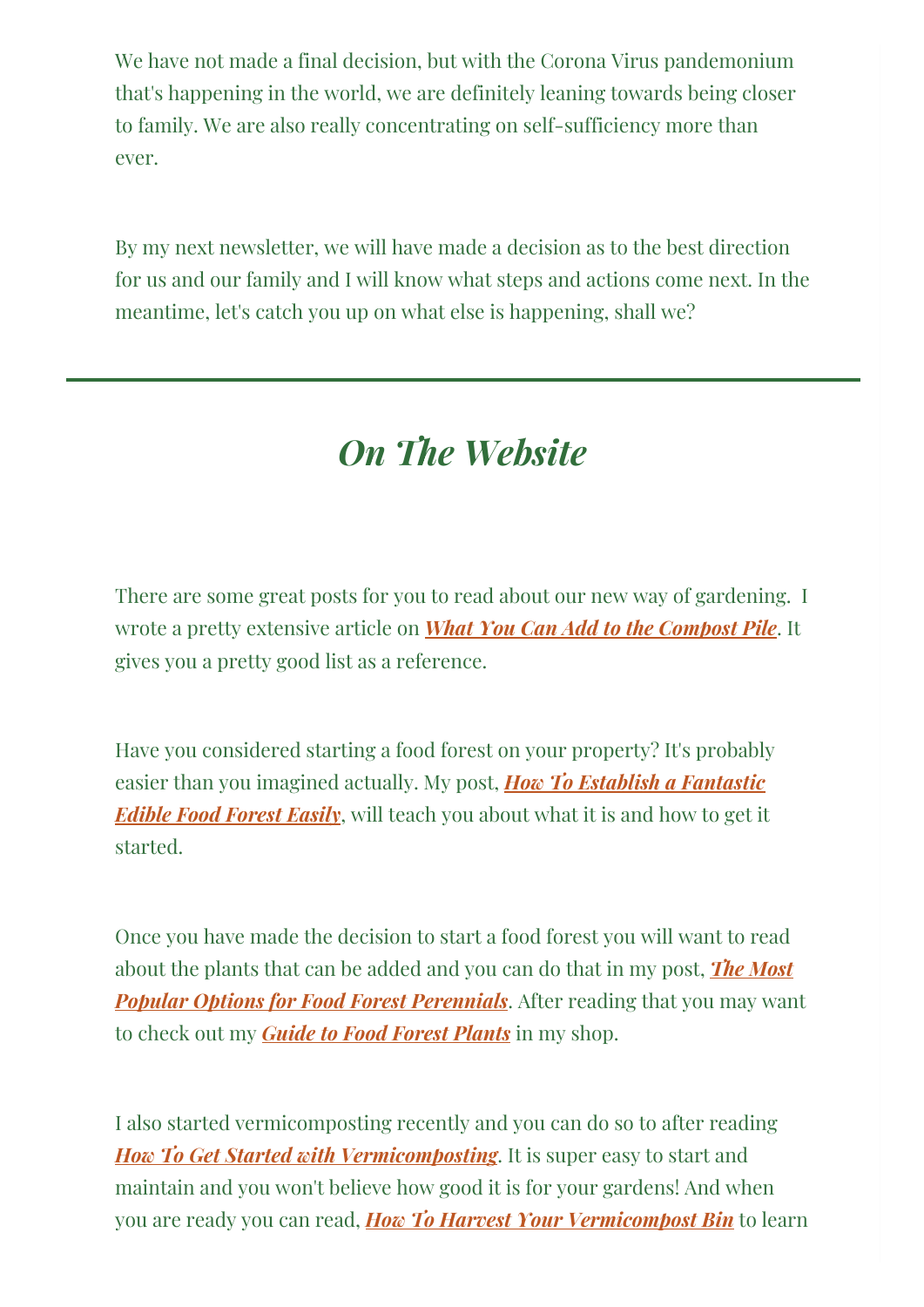how to successfully collect all those castings.

### *March Happenings...*



#### *The Spring Gardening Giveaway is Happening Today!*

I am so excited! I loved the giveaway last year as did many of my readers! This year there are so many great gardening resources including one from me!

Some of the great resources include:

- **Beautiful Edible Plants – Make Your Landscaping Work For You** by Shawna at Homegrown Self Reliance
- **Moon Phase Calendar for April and May of 2020** by Julie at The Farm Wife
- **The Crazy-Long List of Compost Ingredients** by Kathi at Oak Hill Homestead
- **Growing Enough for a Bountiful Pantry** by Ann at A Farm Girl in the Making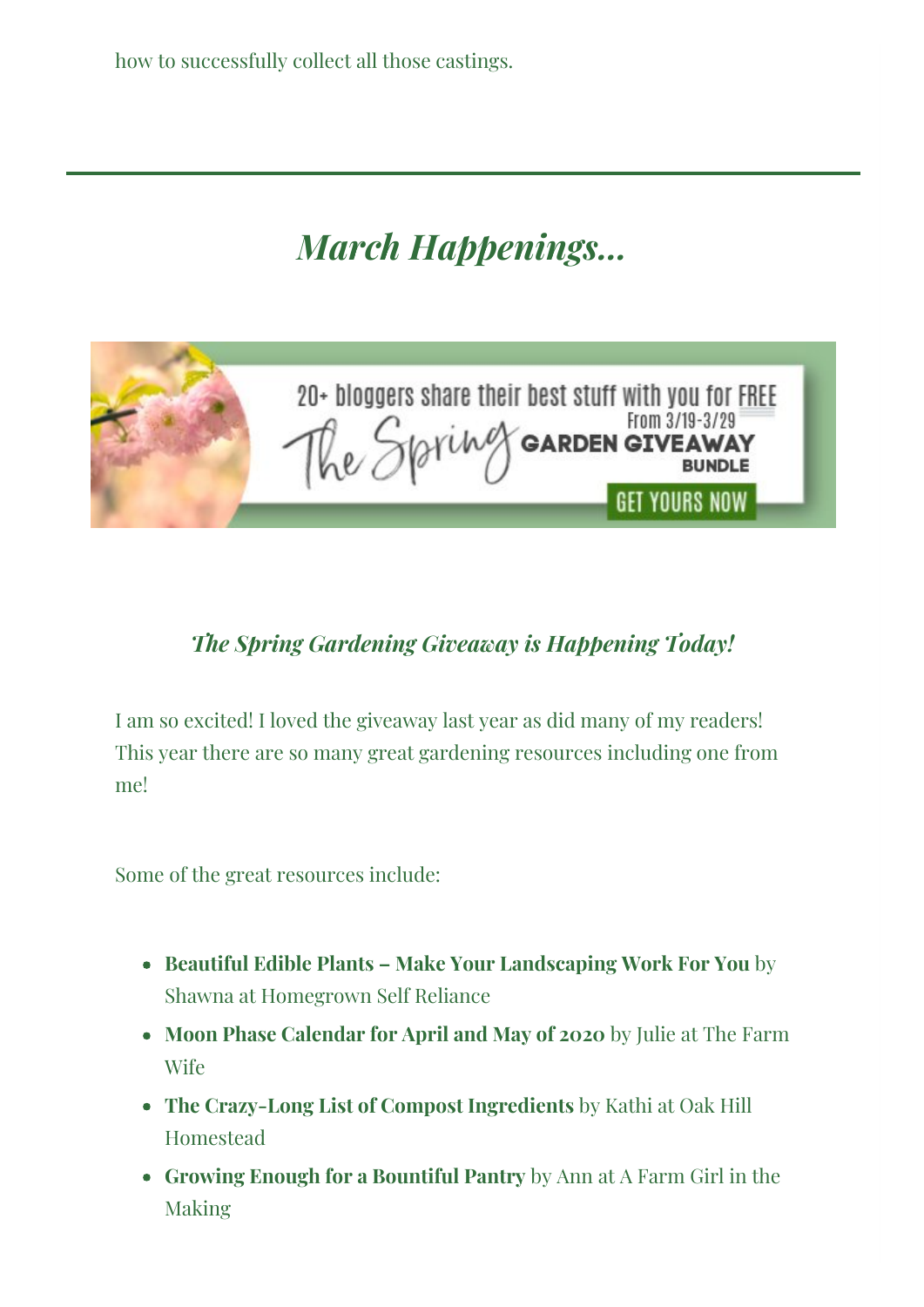And make sure you check out my contribution... **Natural Old Time Hacks, Tips, and Recipes for Your Homestead Gardens**!

Sign up for your free gardening goodies at the **2020 Spring Gardening Giveaway [HERE](https://gardenbundle.net/home-2/?&utm_source=newsletter&utm_medium=email&utm_campaign=15_acre_homestead_is_moving&utm_term=2020-03-19)**!

I hope you enjoy the Garden Giveaway! Let me know what you thought of your free products too! I'd love to hear what your favorite product was!

Talk to ya soon

*Annie*



**15 Acre Homestead** 15615 SE 175th St, Weirsdale FL 32195 United States

[annie@15acrehomestead.com](mailto:annie@15acrehomestead.com)

You received this email because you signed up on our website or made a purchase from us.

**[Unsubscribe](http://pdf.mailerlite.com/removessl_hex/68747470733a2f2f707265766965772e6d61696c65726c6974652e636f6d2f743663326737)**